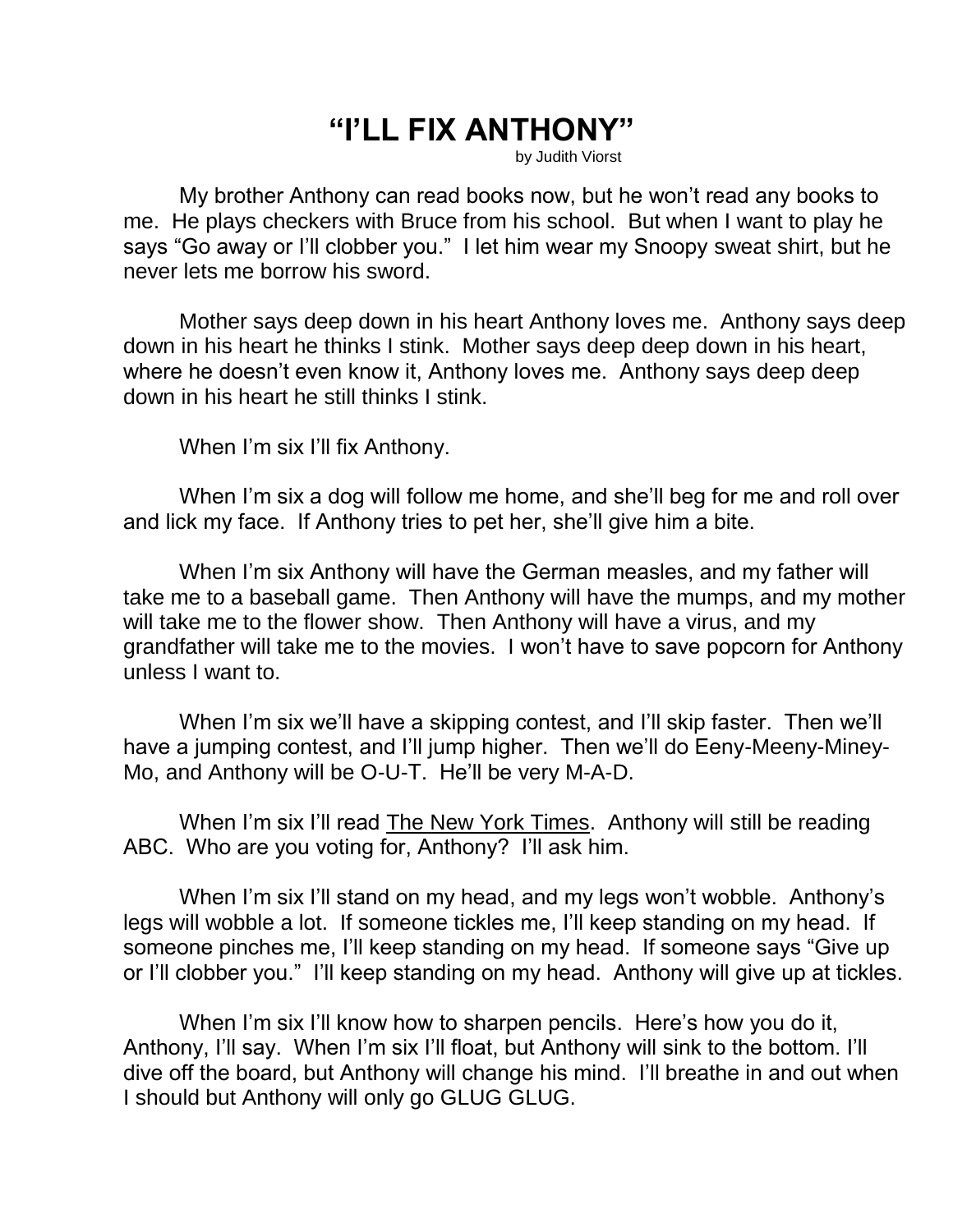When I'm six I'll be tall, and Anthony will be short because I'll eat things like carrots and potatoes, and he'll eat things like jelly beans and root beer. I'll put his red sneakers on the top shelf, and if he stands on a chair he still won't be able to reach them. He'll tell me "Get down my sneakers," and I'll tell him "Say please," and if he doesn't say please, he can't have his sneakers for a hundred years.

When I'm six I'll add 7 and 4 and 10 and 3 inside my mind. Anthony will just add 1 and 1 and 2, and he'll have to use his fingers. When I'm six we'll have a race, and I'll be at the corner when Anthony hasn't even passed the fireplug. The next time I'll give him a head start, but it won't help.

When I'm six friends will call me on the telephone. No one will call Anthony. I'll sleep at Charlie's house and Eddie's and Diana's, but Anthony will always sleep at home. See you later, Anthony, I'll tell him.

When I'm six I'll help people carry their groceries from the supermarket, and they'll say "My, you're strong." I don't think Anthony will be strong enough.

When I'm six I'll be able to tell left and right, but Anthony will be all mixed up. I'll be able to tell time, but Anthony will be all mixed up. I'll be able to tell my street and my city and sometimes my zip code, but Anthony will be all mixed up. If he ever gets lost, I guess I'll have to go find him.

When I'm six Anthony will still be falling off his bike. I'll ride by with no hands. "Still falling off that bike?" I'll ask Anthony.

When I'm six I'll let Dr. Ross look down my throat with a stick. If he has to give me a shot, I won't even holler. "Try to be brave like your brother," Dr. Ross will tell Anthony. But Anthony won't.

When I'm six my teeth will fall out, and I'll put them under the bed, and the tooth fairy will take them away and leave dimes. Anthony's teeth won't fall out. He'll wiggle and wiggle them, but they won't fall out. I might sell him one of my teeth, but I might not.

When I'm six I'll go BINGO all the time. Anthony won't even go BINGO once. I'll win all the tic-tac-toes if I'm X, and I'll win then all if I'm O. Too bad, Anthony, I'll say.